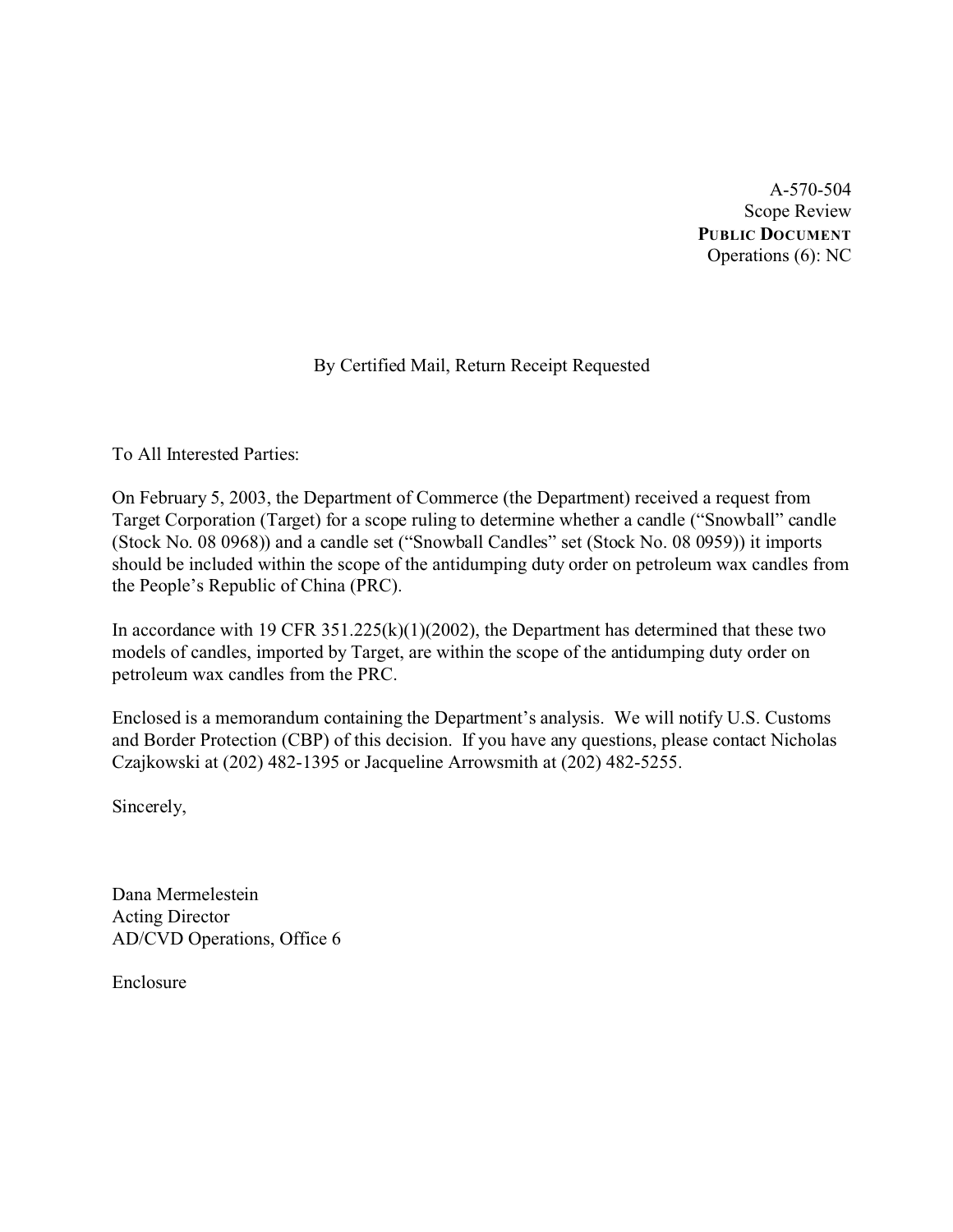A-570-504 Scope Review **PUBLIC DOCUMENT** Operations (6): NC

| <b>MEMORANDUM FOR:</b> | Barbara E. Tillman<br><b>Acting Deputy Assistant Secretary</b><br>for Import Administration                                                   |
|------------------------|-----------------------------------------------------------------------------------------------------------------------------------------------|
| FROM:                  | Dana Mermelestein<br><b>Acting Director</b><br>AD/CVD Operations, Office 6                                                                    |
| <b>SUBJECT:</b>        | Final Scope Ruling; Antidumping Duty Order on Petroleum Wax<br>Candles From the People's Republic of China (A-570-504); Target<br>Corporation |

### **Summary**

On February 5, 2003, the Department of Commerce (the Department) received a request from Target Corporation (Target) for a scope ruling to determine whether a candle ("Snowball" candle (Stock No. 08 0968)) and candle set ("Snowball Candles" set (Stock No. 08 0959)) it imports are included within the scope of the antidumping duty order on petroleum wax candles from the People's Republic of China (PRC) (Petroleum Wax Candles from the PRC: Final Determination of Sales at Less Than Fair Value, 51 FR 25085 (July 10, 1986) (Final Determination); Antidumping Duty Order: Petroleum Wax Candles from the People's Republic of China, 51 FR 30686 (August 28, 1986) (Order)). In accordance with 19 CFR 351.225(k)(1), the Department finds that all of Target's candles are within the scope of the Order.<sup>1</sup>

<sup>&</sup>lt;sup>1</sup> The Department has developed an Internet website that allows interested parties to access prior scope determinations regarding the Order. This website lists all scope determinations from 1991 to the present. It can be accessed at [http://ia.ita.doc.gov/download/candles-prc-scope/. The Department](http://ia.ita.doc.gov/download/candles-prc-scope/,) will update the website periodically to include newly issued scope rulings.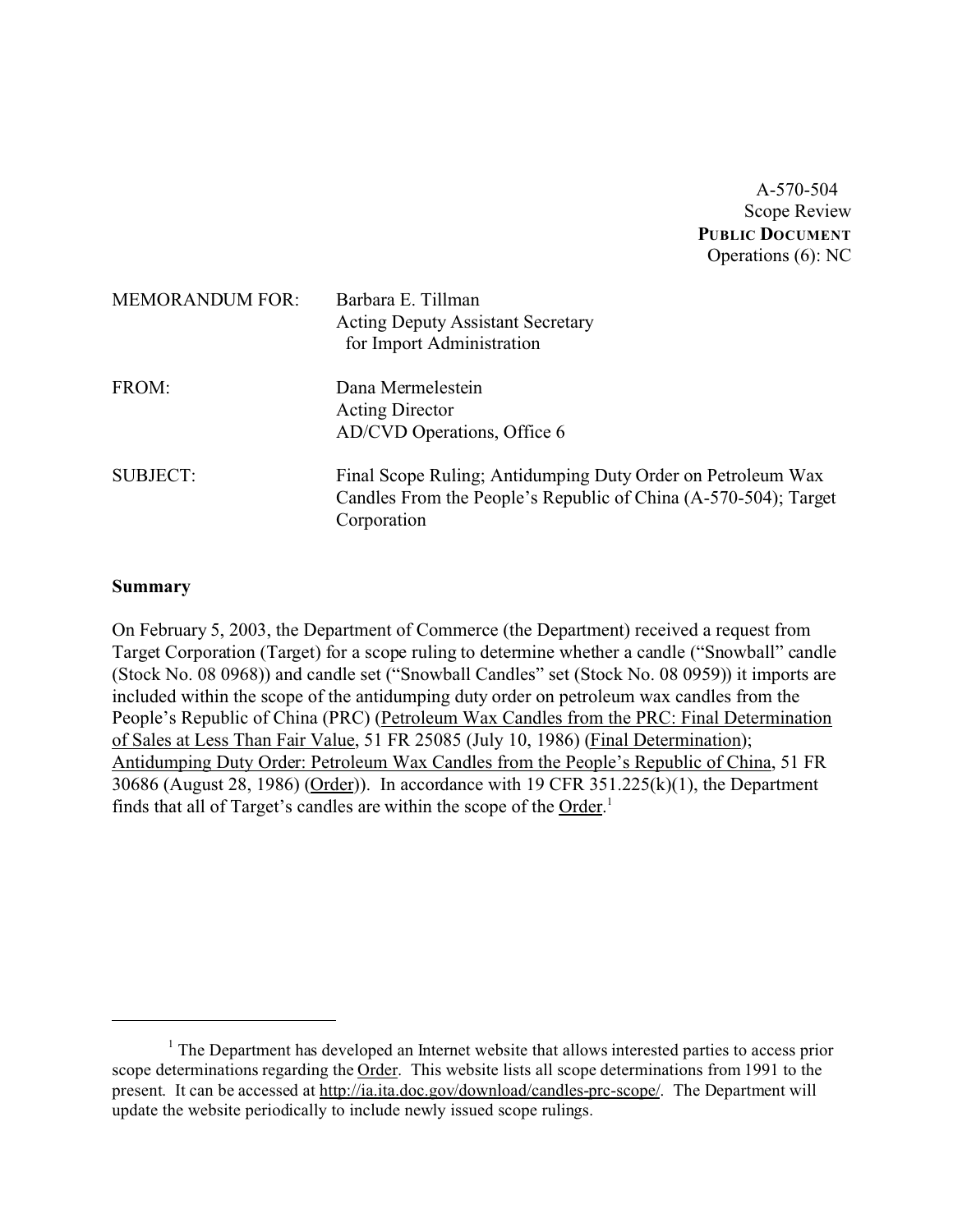## **Product Descriptions**

Target's scope request concerned one "Snowball" candle (Stock No. 08 0968), and one "Snowball Candles" set (Stock No. 08 0959), containing six candles. In its scope request, Target presented brief descriptions of the subject merchandise and provided samples of both the "Snowball" candle and the "Snowball Candles" set. The Department's product descriptions are based on Target's description and our review of the samples provided.

Although the "Snowball" candle (Stock No. 08 0968) and the candles in the "Snowball Candles" set (Stock No. 08 0959) are different candles, both candles are similar in appearance. Both the "Snowball" candle (Stock No. 08 0968) and the candles in the "Snowball Candles" set (Stock No. 08 0959) are white spheres with a surface design intended to resemble a snowball. Both the "Snowball" candle and the candles in the "Snowball Candles" set feature wax protrusions, indentations and ridges, and a light dusting of reflective emerald "glitter" creating a surface design intended to mimic the irregular surface of a packed snowball. Both candles also have a small flat base which, according to Target, keep them from tipping. The "Snowball" candle is approximately 3 inches in diameter and is individually packed in plastic wrapping. The candles in the "Snowball Candles" set are approximately 1 inch in diameter and are packed in a box as part of a half-dozen set.

## **Target's Request**

Target argues that the "Snowball" candle (Stock No. 08 0968) and the candles in the "Snowball Candles" set (Stock No. 08 0959) in this scope request are identifiable objects (i.e., snowballs) that do not have a shape delineated in the scope of the Order. Thus, Target argues that these candles qualify for the novelty exception and therefore are outside the scope of the Order. Target contends that the Department's prior scope rulings support its argument.

Target states that in order for a candle to be excluded from the scope of the Order based on the novelty candle exception, it must meet certain criteria. The first criterion, according to Target, is whether the candle falls within those shapes specifically listed by the inclusive language of the Order's scope.<sup>2</sup> Target argues that these candles are not tapers, spirals, straight-sided dinner candles, columns or pillars or wax-filled containers. Target adds that neither the "Snowball" candle (Stock No. 08 0968) nor the candles in the "Snowball Candles" set (Stock No. 08 0959) qualify as "rounds" or "votives." Target defines a "round" as "having every part of the surface or circumference equidistant from the center." Target states that both of the candles in this scope request have a downward sloping area that is greater in volume than the upward sloping area (i.e., if cut in half they would not yield identical semi-circles). Target contends that the irregular texture, with its protrusions and indentations, give both candles surface points with varying

<sup>&</sup>lt;sup>2</sup> The **Order** describes candles falling within the scope as those "sold in the following shapes: tapers, spirals, and straight-sided dinner candles; rounds, columns, pillars, votives; and various wax-filled containers."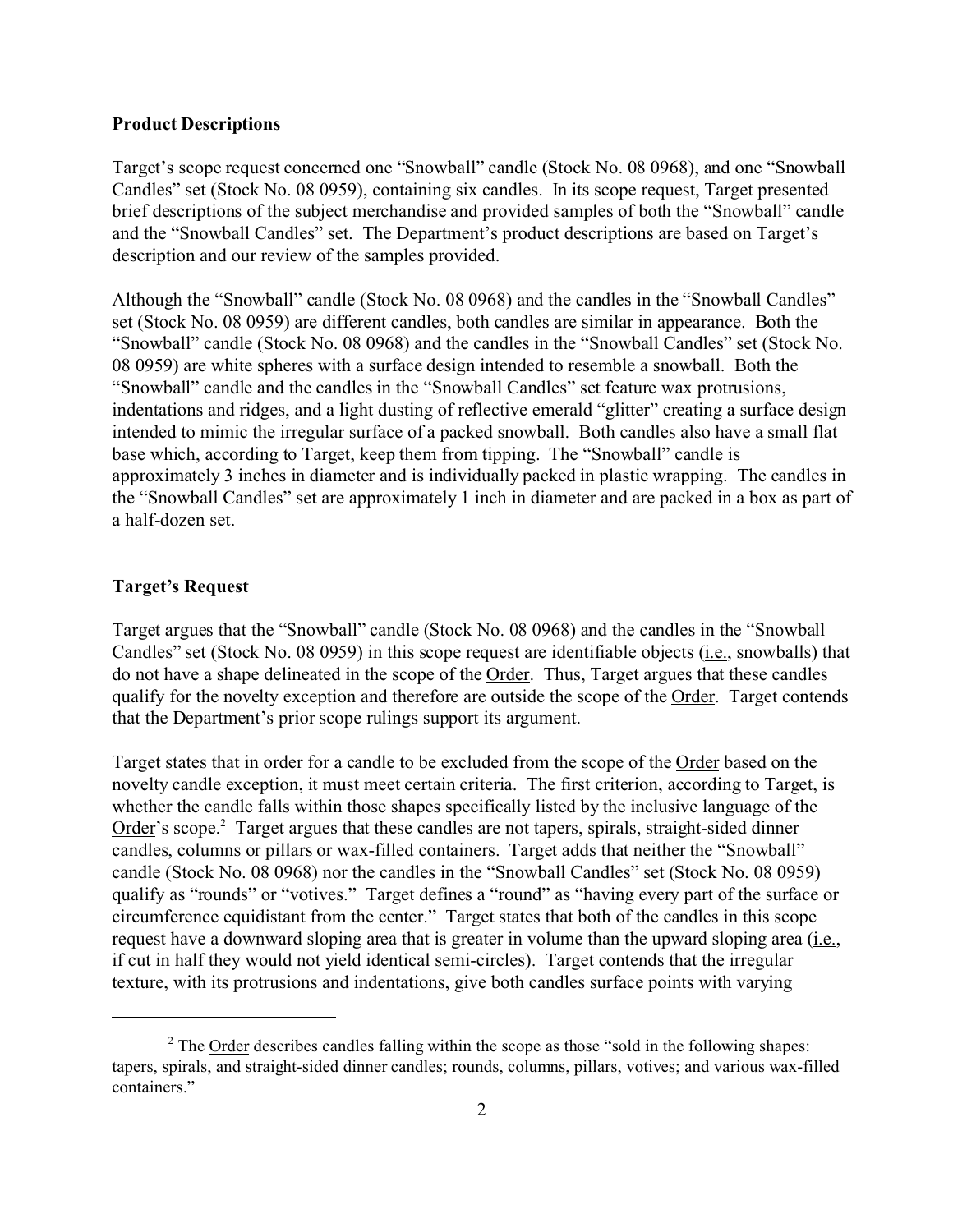distances from the center. For these reasons, Target argues, these candles do not qualify as rounds. Target also argues the "Snowball" candle (Stock No. 08 0968) and the candles in the "Snowball Candles" set (Stock No. 08 0959) candles do not fit within the National Candle Association's (NCA's) definition of a "votive candle."<sup>3</sup> Target states that both the "Snowball" candle (Stock No. 08 0968) and the candles in the "Snowball Candles" set (Stock No. 08 0959) are designed and produced as free-standing items. Therefore, Target argues, these candles do not qualify as votives. Since the candles in this scope request are not a shape delineated within the language of the scope of the Order, Target contends, the candles meet the first requirement.

Target argues that if the candle's shape does not fall within one of the scopes specifically listed in the Order, the Department must then proceed to the second criterion. In order for a candle to qualify for the second criterion, Target argues, the Department must verify that the candle is made from petroleum wax and has a fiber or paper-cored wick. Target states that all of the candles discussed in this request are made of petroleum wax and have fiber or paper-cored wicks. Therefore, Target concludes, the second criterion for the novelty exception is met for all of these candles.

If the candle meets this second criterion, according to Target, the Department must then decide upon the third and final criterion – determining whether the candle possesses the appropriate characteristics to qualify the candle for exclusion from the Order under the novelty candle exception established in the July 1987 Customs Notice.<sup>4</sup> If the candle's features meet the third criterion, Target argues, the candles would not be included within the Order. Target argues that the "Snowball" candle (Stock No. 08 0968) and the candles in the "Snowball Candles" set (Stock No. 08 0959) are readily identifiable as simulated snowball candles and, as such, are as recognizable as other objects which have been excluded from the scope of the Order in previous cases. See Final Scope Ruling: Petroleum Wax Candles from the People's Republic of China (A-570-504); Jo-Ann Stores (Jan. 29, 2002) (Jo-Ann Scope Ruling) (the Department determined that

<sup>&</sup>lt;sup>3</sup> Definition of a "votive candle" is "a candle produced for use fully within a candle accessory, specifically, a votive holder" see the National Candle Association web-site at [www.candles.org/CandleIndustry/terminology.htm](http://www.candles.org/CandleIndustry/terminology.htm)).

<sup>&</sup>lt;sup>4</sup> The Customs Notice was a notice issued by the Department of Commerce to the U.S. Customs Service (now renamed U.S. Customs and Border Protection ("CBP")) in connection with a July 1987 scope determination concerning an exception to the Order for novelty candles, which states:

The Department of Commerce has determined that certain novelty candles, such as Christmas novelty candles, are not within the scope of the antidumping duty order on petroleum-wax candles from the People's Republic of China (PRC). Christmas novelty candles are candles specially designed for use only in connection with the Christmas holiday season. This use is clearly indicated by Christmas scenes and symbols depicted in the candle design. Other novelty candles not within the scope of the order include candles having scenes or symbols of other occasions  $(e.g.,$  religious holidays or special events) depicted in their designs, figurine candles, and candles shaped in the form of identifiable objects (e.g., animals or numerals).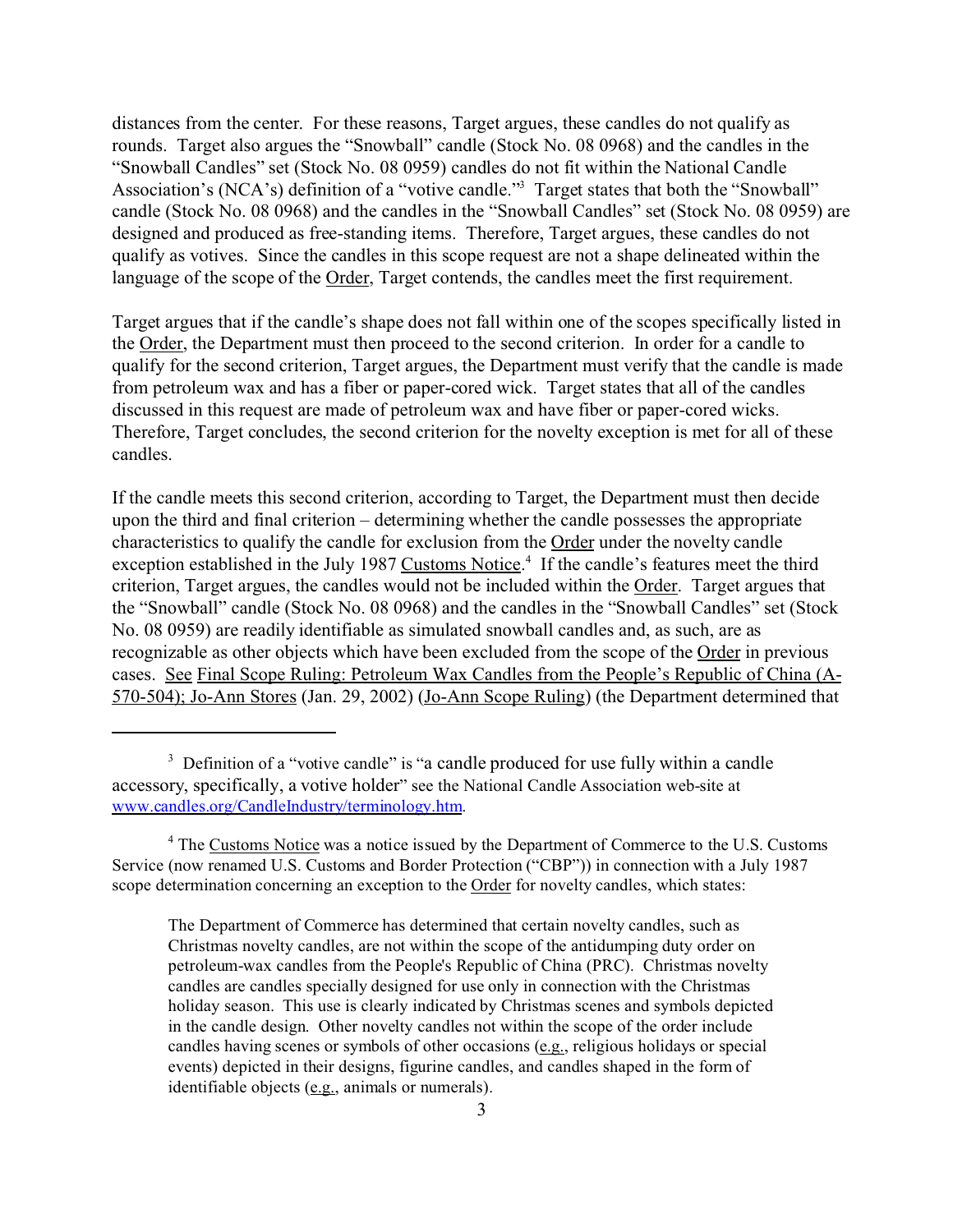heart-shaped candles are outside the scope of the Order) and Final Scope Ruling; Petroleum Wax Candles from the People's Republic of China (A-570-504); J.C. Penney Purchasing Corporation (JCPPC) (May 21, 2001) (JCPPC Scope Ruling) (the Department determined that certain candles shaped like hearts, houses, churches, pinecones, apples, pumpkins and gourds were not in the scope of the Order because they are identifiable objects). Target adds that the snowball shape is identifiable when viewed from all angles. (See JCPPC Scope Ruling).

Target states that the "Snowball" candle (Stock No. 08 0968) and candles in the "Snowball Candles" set (Stock No. 08 0959) are more than minimally decorative. Target argues that the "snowball" texture is found on the entire surface of both the "Snowball" candle and the candles in the "Snowball Candles" set. Target claims that this feature is not "small and/or singularly placed on the candle" but rather covers the entire surface of both types of candles. Target asserts that in similar cases, the Department has ruled that candles that are "more than minimally decorative" are excluded from the scope of the Order. See Final Scope Ruling: Antidumping Duty Order on Petroleum Wax Candles from the People's Republic of China (A-570-504); Leader Light Ltd. (December 12, 2002) (the Department stated that when considering a candle for the novelty exception it will examine whether the characteristic which is claimed to render it a novelty candle is identifiable from most angles and whether or not it is minimally decorative, e.g., small and/or singularly placed on the candle). Since both the "Snowball" candle and the candles in the "Snowball Candles" set possess the required characteristics established in the July 1987 Customs Notice, Target contends that these candles should qualify as a novelty object like those candles. Thus, Target claims, the "Snowball" candle (Stock No. 08 0968) and the candles in the "Snowball Candles" set (Stock No. 08 0959) meet the third and final criterion and should not be included within the scope of the Order.

Target references a previous scope determination by the Department, whose ruling, Target argues, should not bear on the decision of this scope request. Target argues, despite the similar candle names, the factual and legal premises for Final Scope Ruling: Antidumping Duty Order on Petroleum Wax Candles form the People's Republic of China (A-570-504); Atico International, Inc. (November 1, 2002) (Atico Snowball Ruling) (the Department determined that a "snowball" candle with "pearlized" glitter on the surface was representative of the winter season but not specific to a certain holiday or event as required by July 1987 Customs Notice and therefore was within the scope of the Order) are inapplicable to the circumstances in this scope request. Target states that the candle in the Atico Snowball Ruling was a "round" with pearlized glitter on the surface and had neither the irregular shape or surface of Target's "snowball" candles. Target argues that the candle in the Atico Snowball Ruling case was found to be within the scope of the Order because the Department found that the snowball was "representative of the winter holiday season" and not a specific Christmas candle. Target states that the candle in Atico Snowball Ruling was not in the shape of an identifiable object, however, the candles in this scope request qualify for the novelty candle exception because the involved candles are clearly identifiable objects based on the irregular shape and surface of its "snowball" candles. Therefore, Target argues, the Atico Snowball Ruling is not applicable to the Department's determinations concerning the involved candles.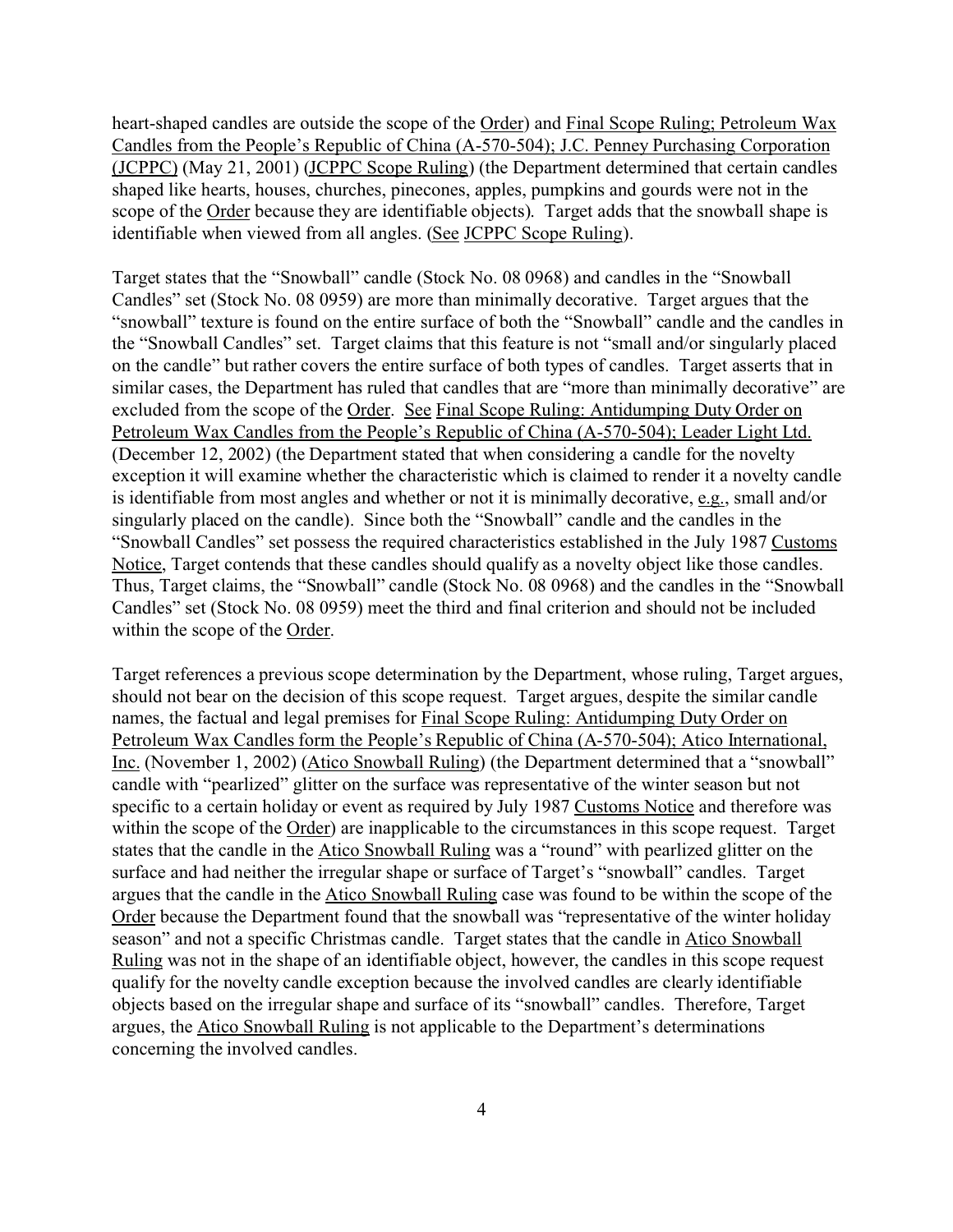## **The National Candle Association's Comments**

On February 26, 2003, the NCA submitted comments in response to Target's scope request. In its response, the NCA retraces the history of the Order, including the import surges and resultant injury suffered by domestic manufacturers which prompted the original September 1985 antidumping petition. The NCA argues that exceptions in an antidumping duty order should be construed as narrowly as possible to preserve the efficacy of the order. The NCA argues that Target's candles do not meet the specific criteria required for exclusion from the scope of the Order based on the novelty candle exception. The NCA asserts that the Department defined the novelty candle exception in a narrow way to only include: 1) figurine candles, 2) candles shaped in the form of identifiable objects, and 3) candles specifically designed for use only in connection with the holiday season. See Customs Notice.

The NCA states that the Department has ruled that candles shaped as animals or numerals were identifiable objects while candles with geometric shapes did not constitute identifiable objects. See Customs Notice and Final Scope Ruling; Petroleum Wax Candles from the People's Republic of China (A-570-504); Atico International (April 8, 2002) (Atico Scope Ruling). The NCA adds that if the candles can be used on occasions other than particular holiday seasons, they do not qualify for the novelty candle exception. They state that in order for a candle to qualify for the novelty candle exception as a Christmas candle, the candle must feature scenes or symbols that dominate the candle that it could not be used on other occasions.

The NCA also refutes Target's argument that the candles are in the shape of a snowball. The NCA states that the candles are not identifiable objects. They say the candles are similar to the "ballshaped candle" submitted by Avon Products, Inc. in Final Scope Ruling from the People's Republic of China (A-570-504); Avon Products, Inc. (April 8, 2002) (Avon Scope Ruling) (the Department ruled that more specifically shaped material things such as leaves, hearts and pinecones would constitute identifiable objects and therefore would qualify for the exception established in the July 1987 Customs Notice). The NCA argues that the Department concluded that Avon's candle was not in the shape of a snowball because it has a flat bottom and therefore is not in the shape of an identifiable object. For the same reasons, the NCA argues, Target's candles do not qualify as identifiable objects and are not included within the scope of the Order.

The NCA argues that domestic candles and imported PRC candles are in direct competition, thus the NCA argues the sale of Target's candles without an antidumping duty order would severely injure the U.S. candle producers. The NCA argues that candles produced domestically and in the PRC have the same physical characteristics, uses, customer expectations, channels of distribution and advertising.

Finally, the NCA expresses its concern over the large volume of candle scope requests from the PRC. The NCA argues that producers have attempted to expand the novelty candle loophole by continually requesting scope rulings. The NCA concludes that if Target is successful, the Department will be inundated with scope requests "further diluting the effectiveness of the Order."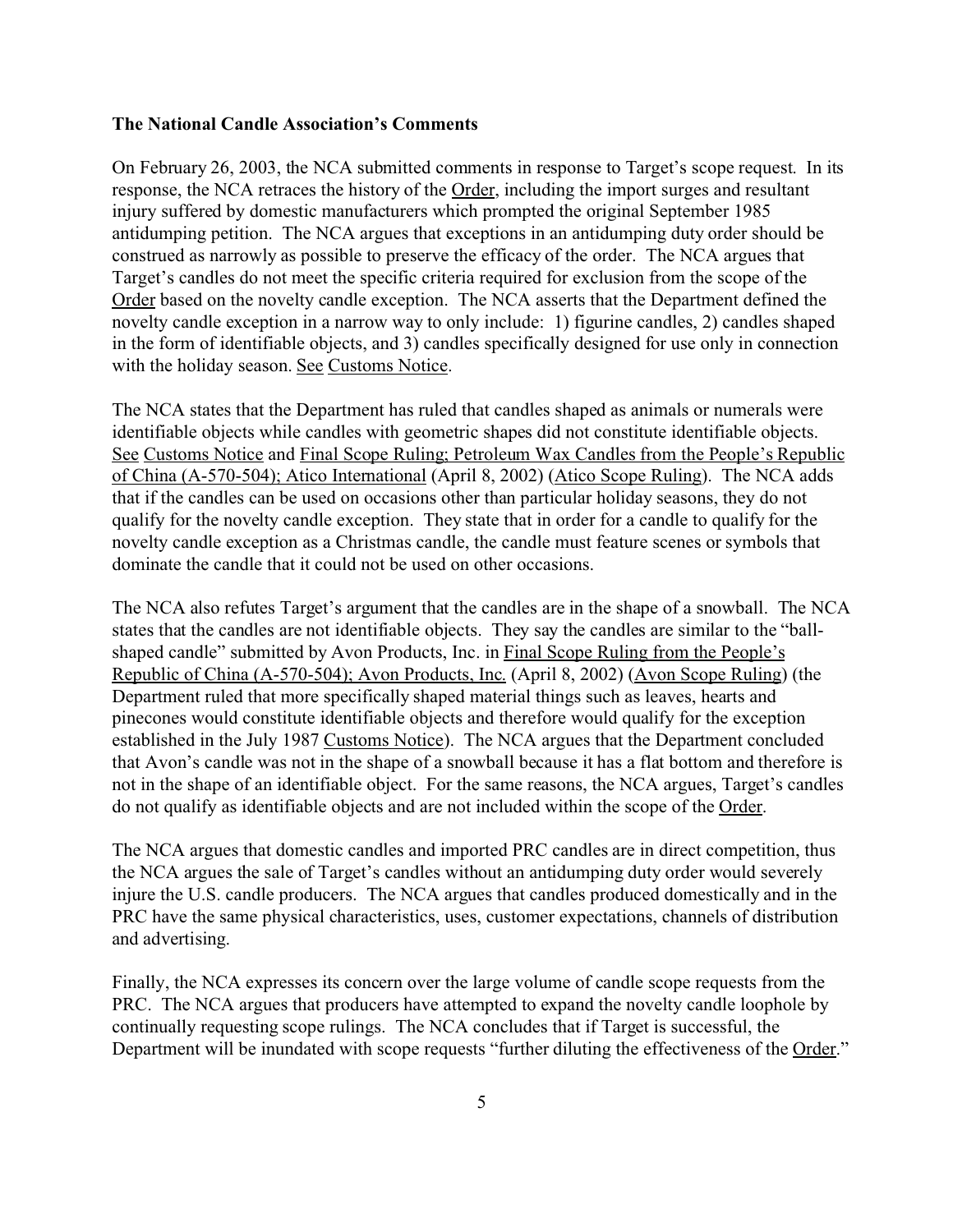The NCA argues that the scope requests have evolved from requests to exclude figurines and holiday candles to requests which are trying to maneuver everyday candles out of the scope of the Order. The NCA claims that this request by Target is just another attempt to evade the Order. The NCA asserts that this Order is vital to the survival of the U.S. candle industry. The NCA concludes that the Department does not have the legal authority to narrow the scope of the Order.

## **Legal Framework**

The Department examines scope requests in accordance with the Department's scope regulations, which may be found at 19 CFR 351.225 (2002). On matters concerning the scope of an antidumping duty order, the Department first examines the descriptions of the merchandise contained in the petition, the initial investigation, and the determinations of the Secretary (including prior scope determinations) and the International Trade Commission (the Commission). See 19 CFR 351.225(k)(1). If the Department determines that these descriptions are dispositive of the matter, the Department will issue a final scope ruling as to whether or not the product is covered by the order. See 19 CFR 351.225(d).

Conversely, where the descriptions of the merchandise are *not* dispositive, the Department will consider the five additional factors set forth at 19 CFR 351.225(k)(2). These factors are: i) the physical characteristics of the merchandise; ii) the expectations of the ultimate purchasers; iii) the ultimate use of the product; iv) the channels of trade in which the product is sold; and v) the manner in which the product is advertised and displayed. The determination as to which analytical framework is most appropriate in any given scope inquiry is made on a case-by-case basis, with or without formal inquiry, after consideration of all evidence before the Department.

Pursuant to 19 CFR 351.225(k)(1), the Department will examine the description of the subject merchandise from the petition, the initial investigation, and the Commission's determinations. In its petition of September 4, 1985, the NCA requested that the investigation cover:

{c}andles {which} are made from petroleum wax and contain fiber or paper-cored wicks. They are sold in the following shapes: tapers, spirals, and straight-sided dinner candles; rounds, columns, pillars; votives; and various wax-filled containers. These candles may be scented or unscented and are generally used by retail consumers in the home or yard for decorative or lighting purposes.

See Antidumping Petition (September 4, 1985) at 7.

The Department defined the scope of the investigation in its notice of initiation. This scope language carried forward without change through the preliminary and final determinations of sales at less than fair value and the Order:

{c}ertain scented or unscented petroleum wax candles made from petroleum wax and having fiber or paper-cored wicks. They are sold in the following shapes: tapers, spirals, and straight-sided dinner candles; rounds, columns, pillars, votives; and various wax-filled containers.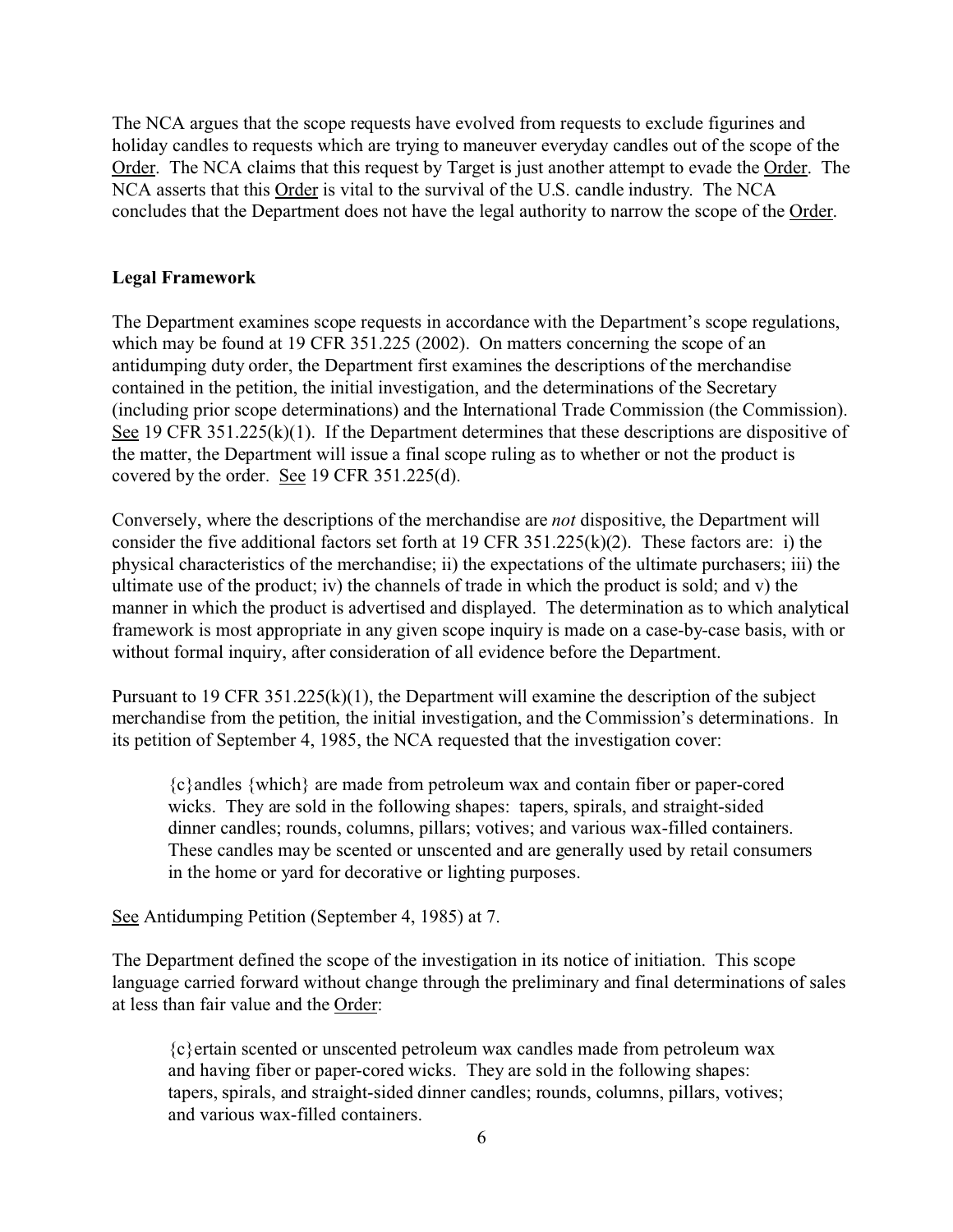See Petroleum Wax Candles from the People's Republic of China: Initiation of Antidumping Duty Investigation, 50 FR 39743 (September 30, 1985); Petroleum Wax Candles from the People's Republic of China: Preliminary Determination of Sales at Less Than Fair Value, 51 FR 6016 (February 19, 1986); Final Determination; and Order.

The Commission adopted a similar definition of the "like product" subject to its determinations, noting that the investigations did not include "birthday, birthday numeral and figurine type candles." See Determinations of the Commission (Final), USITC Publication 1888, August 1986, at 4, note 5, and A-2 (Commission Determination). The Commission stated that "we determine that the domestic like product shall consist only of petroleum wax candles." See Commission Determination, at 9. In its discussion of "like product" the Commission also stated:

Petroleum wax candles are those composed of over 50 percent petroleum wax, and may contain other waxes in varying amounts, depending on the size and shape of the candle, to enhance the melt-point, viscosity, and burning power.

### See Commission Determination, at 4-5.

The Department clarified the scope of the Order in relation to certain novelty candles. Also of relevance to the present scope inquiry is the Department's instructions to CBP in connection with a scope ruling which provides:

The Department of Commerce has determined that certain novelty candles, such as Christmas novelty candles, are not within the scope of the antidumping duty order on petroleum-wax candles from the People's Republic of China (PRC). Christmas novelty candles are candles specially designed for use only in connection with the Christmas holiday season. This use is clearly indicated by Christmas scenes and symbols depicted in the candle design. Other novelty candles not within the scope of the order include candles having scenes or symbols of other occasions (e.g., religious holidays or special events) depicted in their designs, figurine candles, and candles shaped in the form of identifiable objects (e.g., animals or numerals).

#### See Customs Notice.

In November 2001, the Department changed its interpretation of the scope of the Order. See J.C. Penney Ruling. In this ruling, the Department reviewed the text of the scope of the Order, beginning with the text of the first sentence of the scope which covers "{c}ertain scented or unscented petroleum wax candles made from petroleum wax and having fiber or paper-cored wicks." See Order. The text following this broad, inclusive sentence provides a list of shapes; this list is not modified by any express words of exclusivity. The result of our prior practice of not including within the scope of the Order candles of a shape other than those specifically listed in the Order was inconsistent with the fact that the candles were "scented or unscented petroleum wax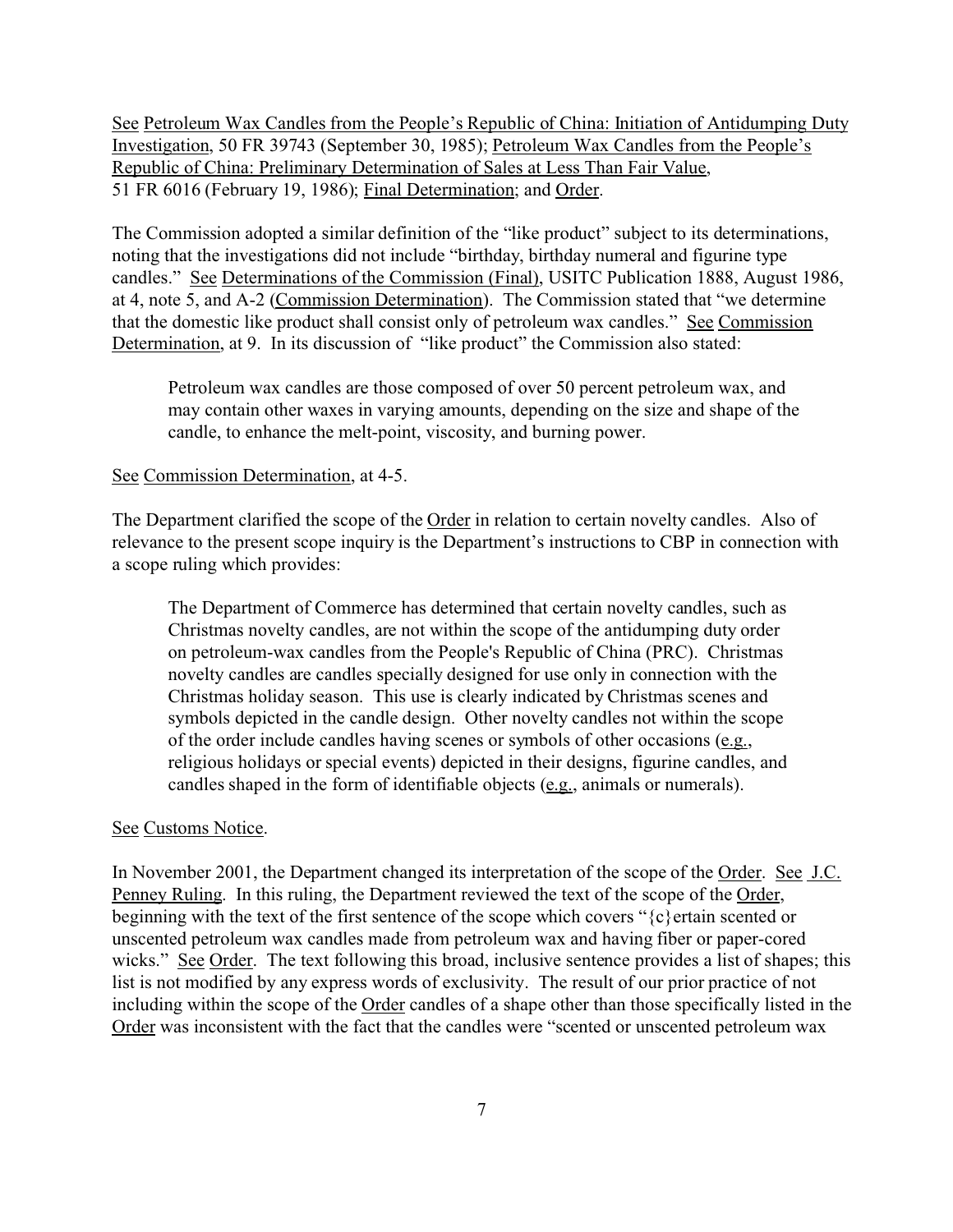candles made from petroleum wax and having fiber or paper-cored wicks."<sup>5</sup> In the J.C. Penney Ruling, the Department revised this practice because the former practice had the effect of narrowing the broad coverage of the first sentence of the Order's scope. The list of shapes in the second sentence of the Order's scope does not provide a textual basis for such a narrowing of the coverage of the first sentence of the Order's scope.

This approach of evaluating candles in light of the entire text of the Order's scope is in keeping with Duferco Steel, noting that a better approach in scope rulings is to avoid subjective issues of intent and, instead, look to the petition's language to determine whether the class or kind of merchandise at issue was expressly included. See Duferco Steel, Inc. v. United States, 146 F. Supp. 2d 913 (CIT 2001) (Duferco Steel).

Although the specific scope decision in Duferco Steel has been overturned by the United States Court of Appeals of the Federal Circuit (CAFC) in Duferco Steel, Inc. v. United States, 296 F.3d 1087 (Fed. Cir. 2002) (Duferco Steel II), the CAFC's ruling does not undermine the Department's scope determination in the <u>J.C. Penney Ruling</u>. The plain language of the scope of the Order clearly states "{c}ertain scented or unscented petroleum wax candles made from petroleum wax and having fiber or paper-cored wicks . . . sold in the following shapes: tapers, spirals, and straight-sided dinner candles; rounds, columns, pillars, votives; and various wax-filled containers" are included within the scope of the Order. Thus, the Order offers a descriptive list of the shapes of candles included within the Order, but, as the courts have recognized, there is no requirement that every single product covered must be identified in the scope. More specifically, the CAFC has stated that "the petitions that led to the issuance of the order did not need to specifically identify the {product} in order to cover {it}; our precedent, to say nothing of the regulations, makes clear that neither a petition nor an antidumping or countervailing duty order requires that level of specificity."<sup>6</sup> The CAFC further stated "{a}s a matter of law, a petition need not list the entire universe of products . . . in order {for the petition} to cover those products."<sup>7</sup> Thus, as applied to this Order, there is no requirement, nor is it possible, for all the shapes of candles to be listed.<sup>8</sup> In fact, if the list were exhaustive, there would have been no need for the

 $\sqrt{7}$  Id.

<sup>&</sup>lt;sup>5</sup> See, e.g., Final Scope Ruling - Antidumping Duty Order on Petroleum Wax Candles From the People's Republic of China (A-570-504); Endar Corp. (January 11, 2000) (Endar) (the Department determined that a "dragonfly" candle, in the shape of a rough-hewn stone with a dragonfly carved on top, should not be included within the scope because it is of a shape not specifically listed by the language of the scope), and Final Scope Ruling – Antidumping Duty Order on Petroleum Wax Candles From the People's Republic of China (A-570-504); American Drug Stores, Inc. (March 16, 1998) (the Department determined that a sphere or ball-shaped candle should not be included within scope because it is a shape not specifically listed by the language of the scope).

 $6$  Novosteel SA v. United States, 284 F.3d 1261, 1264 (Fed. Cir. 2002).

<sup>8</sup> See Petroleum Wax Candles from China, USITC Pub. No. 3226 Investigation No. 731-TA-282 (Review) (August 1999) (USITC Pub. No. 3226), at 18 ("Candles come in a wide variety of shapes and sizes. Major U.S. candle manufacturers reportedly will offer 1,000 to 2,000 varieties of candles in their product lines").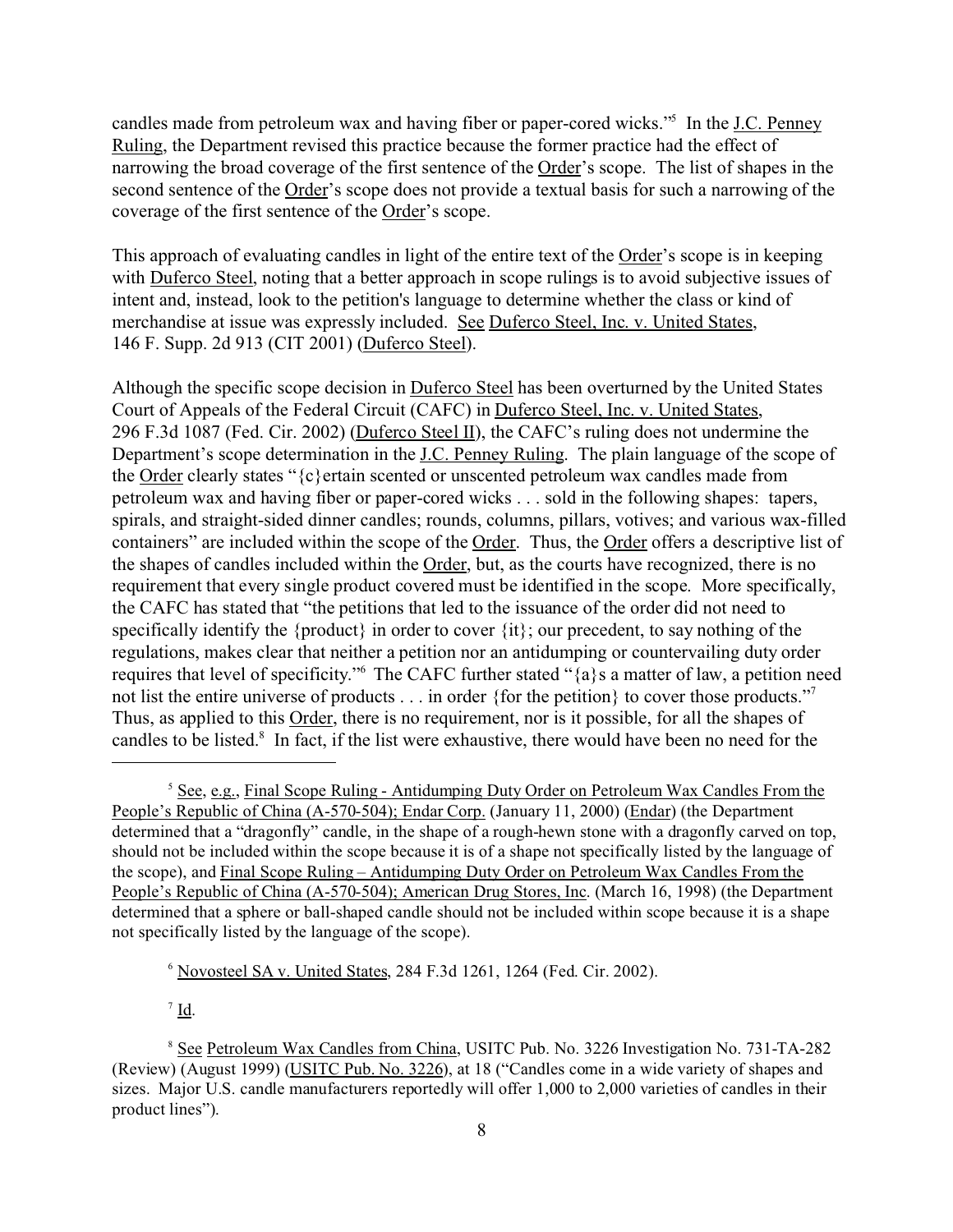Department to render a decision on novelty candles or any other candle that was not explicitly listed as a shape in the scope of the Order. However, the Department did issue the novelty candle exception, which offered a narrowly construed exception and left all other petroleum wax candles from the PRC covered by the Order.

When determining whether a particular novelty candle is within the scope of the Order, the Department will first determine whether the candle is made of petroleum wax. If the candle is made of petroleum wax, the Department will look to see whether the shape of the candle falls within those shapes listed in the second sentence of the scope as defined in the Order, i.e., "tapers, spirals, and straight-sided dinner candles; rounds, columns, pillars, votives; and various wax-filled containers." If the Department determines that a candle is one of these shapes, it is within the scope of the Order.

If the Department finds that a candle's shape is not among the shapes listed in the second sentence of the scope as defined in the Order, i.e., taper, spiral, straight-sided dinner candle, round, column, pillar, votive, and various wax-filled containers, then the candle will be evaluated to determine whether it is a novelty candle. For a candle to qualify for this exception, the characteristic which is claimed to render it a novelty candle (i.e., the shape of an identifiable object or a holiday-specific design), should be easily recognizable in order for the candle to merit not being included within the scope of the Order. Specifically, among other determining factors, the Department will examine whether the characteristic is identifiable from most angles and whether or not it is minimally decorative, e.g., small and/or singularly placed on the candle. If the identifiable object or holiday-specific design is not identifiable from most angles, or if the design or characteristic is minimally decorative, the Department may determine that the candle should be included within the scope of the Order. See Final Scope Ruling – Antidumping Duty Order on Petroleum Wax Candles From the People's Republic of China (A-570-504); J.C. Penney Purchasing Corp. (May 21, 2001); Final Scope Ruling – Antidumping Duty Order on Petroleum Wax Candles From the People's Republic of China (A-570-504); San Francisco Candle Co. (Feb. 12, 2001) (SFCC Ruling); San Francisco Candle Company, Inc. v. United States, 265 F. Supp. 2d 1374, 1379 (CIT 2003) (SFCC); and Endar. If the candle does not possess characteristics set out in the 1987 novelty candle exception, and it is a scented or unscented petroleum wax candle made from petroleum wax and having a fiber or paper-cored wick, the Department will determine that the candle is within the scope of the Order.

Documents and parts thereof from the underlying investigation deemed relevant by the Department to this scope ruling were made part of the record of this determination and are referenced herein. Documents that were not presented to the Department, or placed by it on the record, do not constitute part of the administrative record for this scope determination.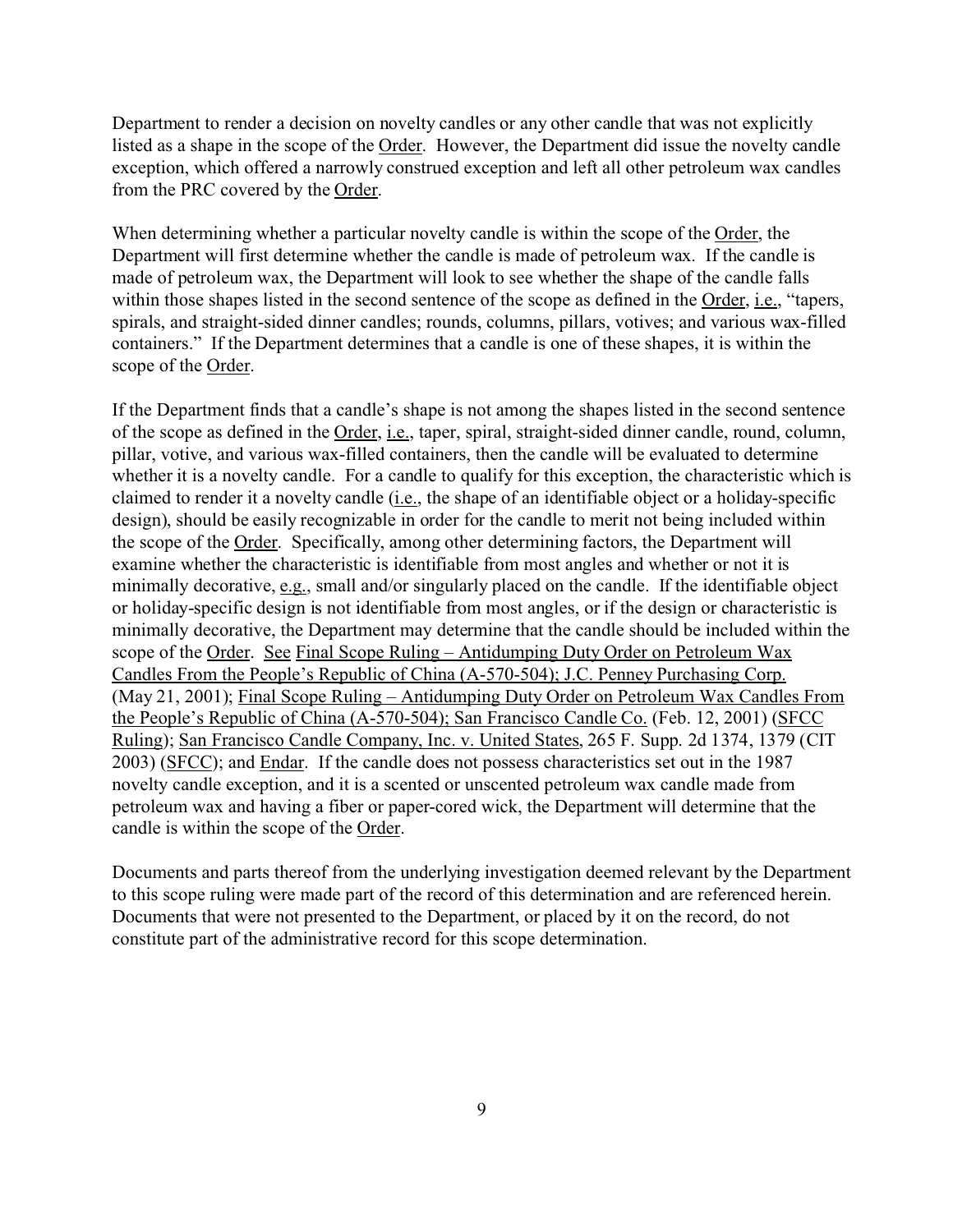#### **Analysis**

After reviewing comments from both Target and the NCA, and examining the samples provided by Target, the Department determined whether subject merchandise should be included within the scope of the Order. The Department finds, for the reasons outlined below, that Target's "Snowball Candle" (Stock No. 08 0968) and "Snowball Candles" set (Stock No. 08 0959) are included within the scope of the Order. The shape of the candles does not prevent them from being included within the scope of the Order. The Department finds that these candles are not easily identifiable as "snowballs." Therefore, these candles do not qualify for the novelty candle exception and are within the scope of the Order. Our analysis of these candles follows below.

## **1. Snowball Candle (Stock No. 08 0968)**

## **2. Snowball Candles Set (Stock No. 08 0959)**

When determining whether a candle is within the scope of the Order, the Department must first determine whether the candle is made of petroleum wax. The Department finds that both the "Snowball Candle" and candles in the "Snowball Candles" set are made of petroleum wax.

If the Department finds that a candle is made of petroleum wax, the candle will then be evaluated to determine whether its shape falls within the scope of the Order. The Department finds that when viewed from all angles, these "snowball" candles are rounds, a shape specifically listed within the scope of the Order. The Department agrees with the NCA's assertion that the additional etches on the surface of the candles do not sufficiently alter the fundamental shape of the candles. Thus, the candles are still in a shape delineated within the scope. See Final Scope Ruling; Antidumping Duty Order on Petroleum Wax Candles From the People's Republic of China (A-570-504); American Greetings Corporation (May 4, 2000) (American Greetings Scope Ruling) (the Department determined an "Indian corn" candle which was supposed to resemble Indian corn with etchings of kernels of corn was within the scope of the Order because "the candle is still in the form of a taper, with or without the decorative etched design"). Therefore, the Department finds that both of these "snowball" candles fall within the scope of the Order.

Additionally, the Department finds that Target's "Snowball" candle (Stock No. 08 0968) and candles in the "Snowball Candles" set (Stock No. 08 0959) do not feature the appropriate characteristics to qualify for the novelty candle exception. The Department disagrees with Target's assertion that these candles are easily and readily identifiable as snowballs. Target argues that its "snowball" candles are as much "recognizable objects" as the candles in the JCPPC Scope Ruling in which certain candles – shaped like houses, churches, pinecones, apples, pumpkins and gourds – were determined to be outside the scope of the Order. In order for a candle to qualify for the novelty candle exception, the characteristic which is claimed to render it a novelty candle (i.e., the shape of an identifiable object or a holiday-specific design) should be easily recognizable from multiple angles. Target's candles only minimally resemble a snowball, e.g., a round mass of snow pressed or rolled together. When viewed from multiple angles, the candles resemble textured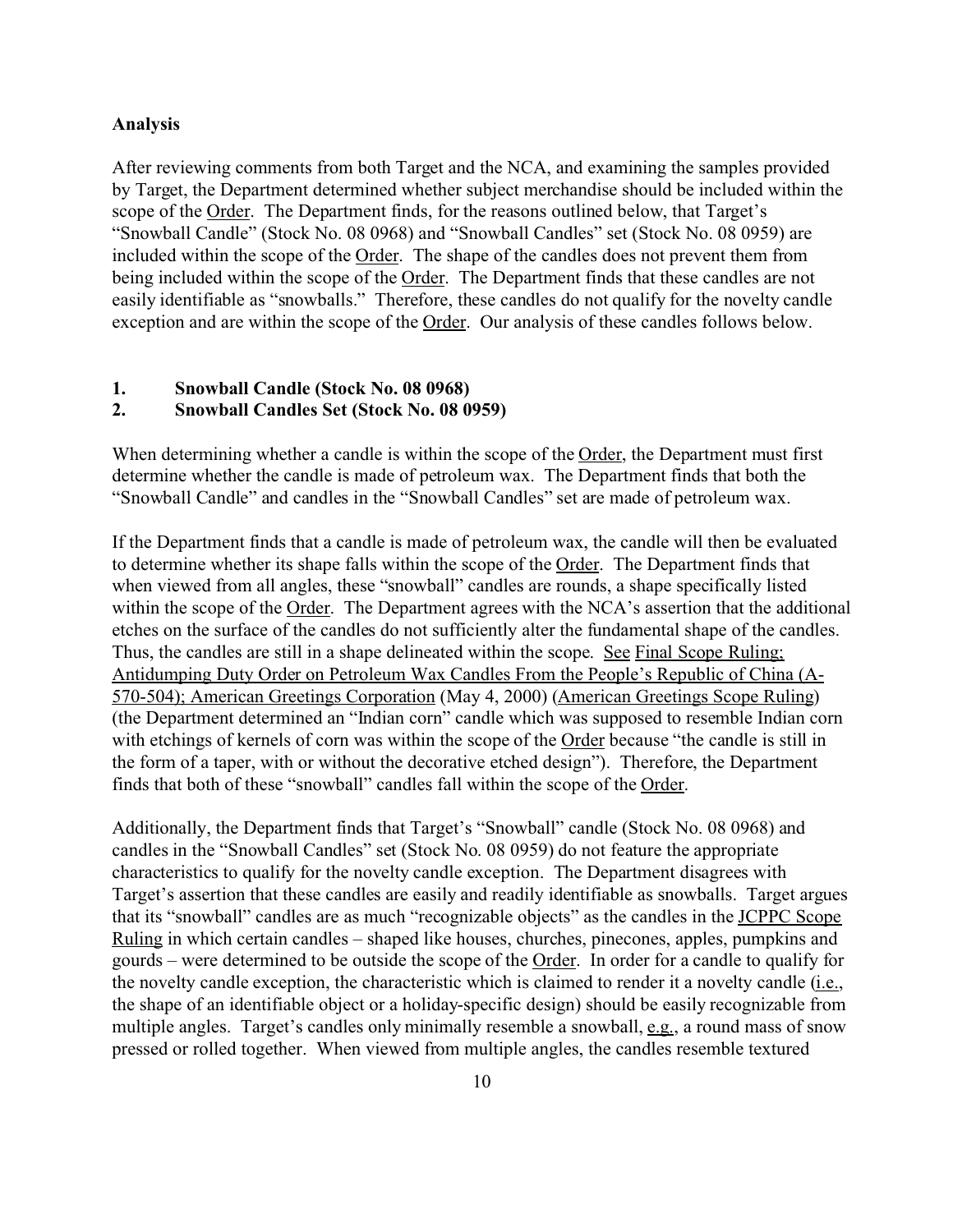rounds with no distinguishable features. Nothing about the texture, shape or design of Target's candles specifically identifies them as snowballs. Therefore, the Department finds that these candles are not easily and readily identifiable as snowballs.

In addition, the Department finds that these "snowball" candles are not objects. In prior scope rulings, we have established the difference between a shape and an object in making our determinations:

The difference between a shape and an object generally is one of specificity. A shape is generally the characteristic surface configuration of a thing, the outline or contour....An object is more specific, something perceptible by one or more senses, especially vision or touch, a material thing....We would not consider the geometric shape of a half-sphere to constitute a material thing that has sufficient specificity to warrant treatment as an identifiable object under the July 1987 novelty candle exception. Rather, more specifically shaped material things such as leaves, hearts and pinecones, all ruled outside of the scope of the Order by the Department in the past, would constitute identifiable objects falling within the July 1987 novelty exception.

## See Atico Scope Ruling.

As stated above, the Department finds that these candles are in a shape that is expressly included within the scope of the Order (i.e., a round) and do not have specific, distinguishable features that identify them as snowballs. For these reasons, the Department finds the "Snowball" candle (Stock No. 08 0968) and candles in the "Snowball Candles" set (Stock No. 08 0959) do not qualify for the novelty candle criteria and therefore, fall within the scope of the Order.